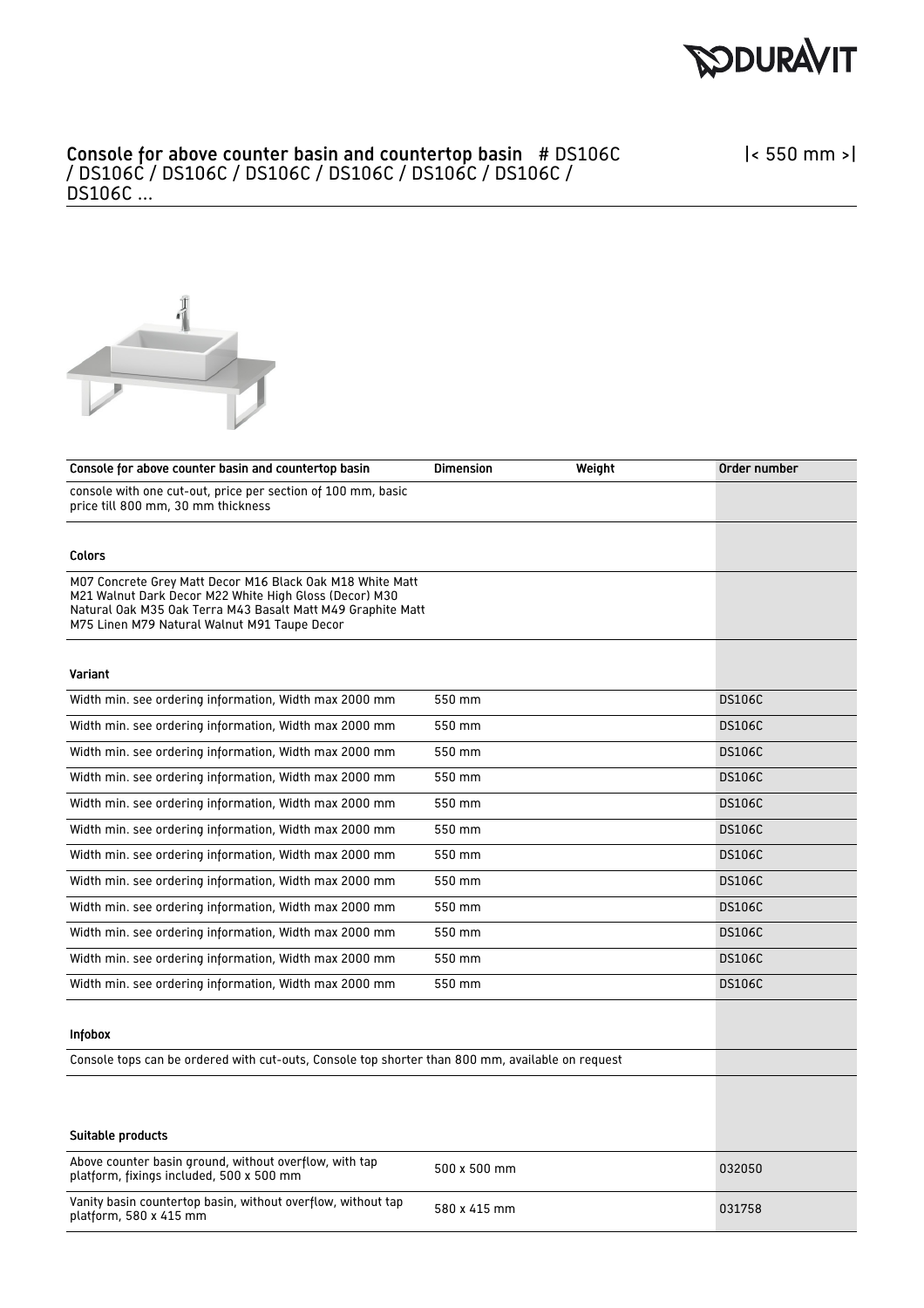

| Wash bowl ground, without overflow, without tap platform, 580<br>x 415 mm                                                                                   | 580 x 415 mm  | 031758 |
|-------------------------------------------------------------------------------------------------------------------------------------------------------------|---------------|--------|
| Wash bowl with overflow, without tap platform, fixings included, 495 x 350 mm<br>495 x 350 mm                                                               |               | 033550 |
| Wash bowl with overflow, without tap platform, overflow clip<br>chrome included, Ø 330 mm                                                                   | Ø 330 mm      | 040833 |
| Wash bowl ground, with overflow, without tap platform, fixings<br>included, overflow clip chrome included, Ø 530 mm                                         | Ø 530 mm      | 040853 |
| Wash bowl ground, without overflow, fixings included, without<br>tap platform, Ø 460 mm                                                                     | Ø 460 mm      | 044546 |
| Wash bowl ground, with overflow, without tap platform, fixings<br>included, overflow clip chrome included, Ø 530 mm                                         | Ø 530 mm      | 044753 |
| Vanity basin countertop basin, with overflow, with tap platform,<br>560 x 465 mm                                                                            | 560 x 465 mm  | 030256 |
| Above counter basin ground, with tap platform, back plane<br>glazed, fixings included, 500 x 470 mm                                                         | 500 x 470 mm  | 045250 |
| Wash bowl with overflow, without tap platform, overflow clip<br>chrome included, fixings included, Ø 420 mm                                                 | Ø 420 mm      | 032542 |
| Wash bowl with overflow, without tap platform, overflow clip<br>chrome included, fixings included, 550 x 420 mm                                             | 550 x 420 mm  | 033452 |
| Wash bowl with overflow, without tap platform, overflow clip<br>chrome included, fixings included, 420 x 420 mm                                             | 420 x 420 mm  | 033342 |
| Vanity basin countertop basin, with overflow, with tap platform,<br>545 x 435 mm                                                                            | 545 x 435 mm  | 033754 |
| Wash bowl ground, without overflow, without tap platform,<br>fixings and ceramic covered continuous flow waste included,<br>700 x 420 mm                    | 700 x 420 mm  | 037070 |
| Vanity basin countertop basin, with overflow, with tap platform,<br>back plane glazed, overflow clip chrome included, 600 x 430<br>mm                       | 600 x 430 mm  | 034760 |
| Wash bowl ground, without overflow, without tap platform,<br>fixings and ceramic covered continuous flow waste included,<br>470 x 470 mm                    | 470 x 470 mm  | 038747 |
| Wash bowl + ground, without overflow, without tap platform,<br>fixings and ceramic covered continuous flow waste included,<br>with deep basin, 700 x 465 mm | 700 x 465 mm  | 036970 |
| Wash bowl ground, without overflow, without tap platform,<br>fixings included, 600 x 380 mm                                                                 | 600 x 380 mm  | 034960 |
| Wash bowl ground, without overflow, without tap platform,<br>fixings included, 430 x 430 mm                                                                 | 430 x 430 mm  | 034943 |
| Wash bowl ground, with overflow, without tap platform, fixings<br>included, overflow clip chrome included, 600 x 400 mm                                     | 600 x 400 mm  | 231460 |
| Above counter basin ground, with overflow, with tap platform,<br>back plane unglazed, fixings included, overflow clip chrome<br>included, 600 x 460 mm      | 600 x 460 mm  | 231560 |
| Furniture washbasin ground with overflow, with tap platform,<br>overflow clip chrome included, 1000 x 505 mm                                                | 1000 x 505 mm | 231810 |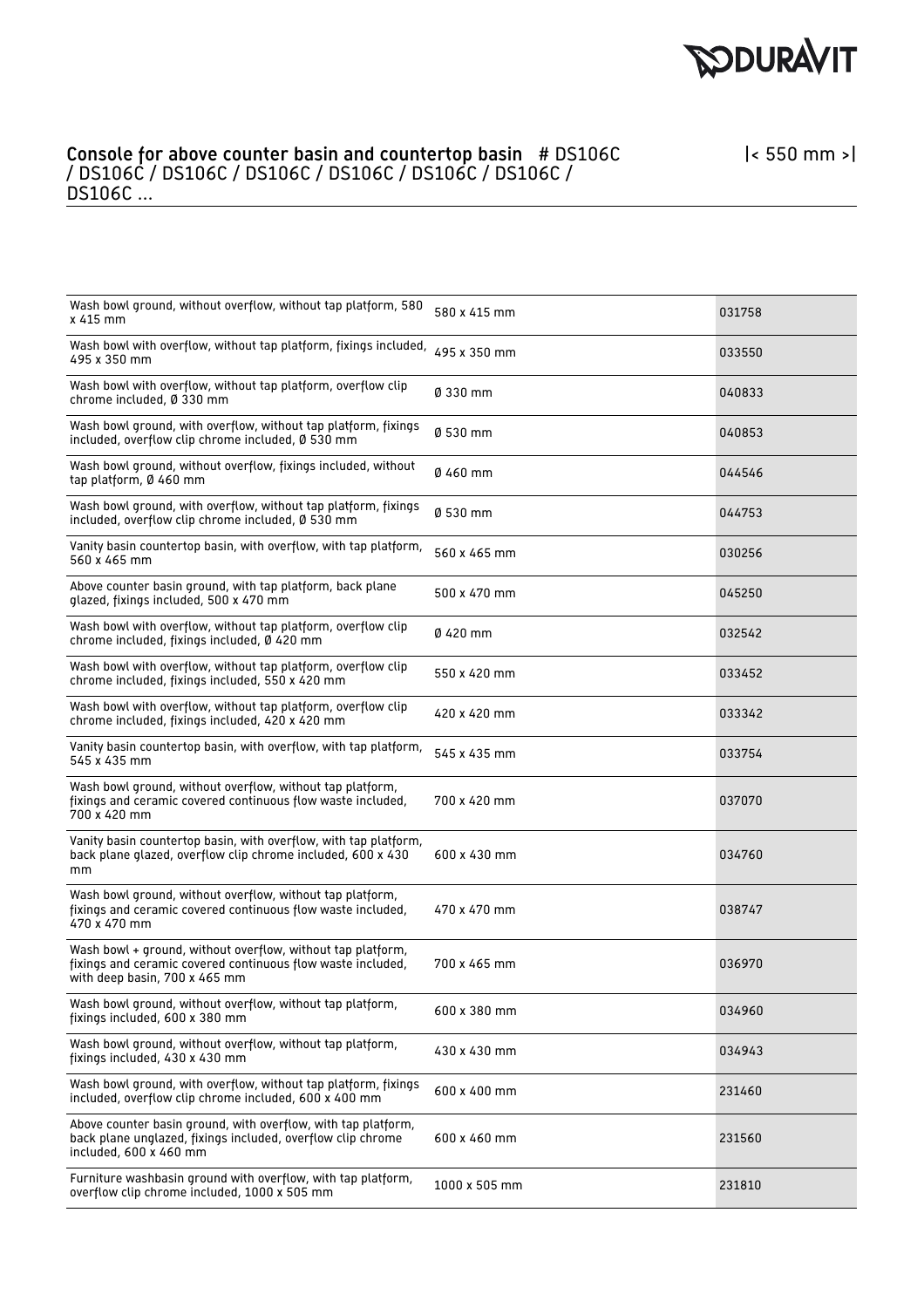

| 800 x 505 mm                                                                                                                   | 231880                                                                                                                                                                                                                         |
|--------------------------------------------------------------------------------------------------------------------------------|--------------------------------------------------------------------------------------------------------------------------------------------------------------------------------------------------------------------------------|
| 650 x 505 mm                                                                                                                   | 231865                                                                                                                                                                                                                         |
| 435 x 395 mm                                                                                                                   | 232144                                                                                                                                                                                                                         |
| 600 x 430 mm                                                                                                                   | 037260                                                                                                                                                                                                                         |
| 615 x 495 mm                                                                                                                   | 037462                                                                                                                                                                                                                         |
| 560 x 455 mm                                                                                                                   | 037456                                                                                                                                                                                                                         |
| 1200 x 505 mm                                                                                                                  | 231812                                                                                                                                                                                                                         |
| ø 480 mm                                                                                                                       | 232848                                                                                                                                                                                                                         |
| 500 x 405 mm                                                                                                                   | 233950                                                                                                                                                                                                                         |
| 460 x 460 mm                                                                                                                   | 234046                                                                                                                                                                                                                         |
| 90 x 400 mm                                                                                                                    | UV9926                                                                                                                                                                                                                         |
| 40 x 425 mm                                                                                                                    | UV9902                                                                                                                                                                                                                         |
| 40 x 480 mm                                                                                                                    | UV9903                                                                                                                                                                                                                         |
| 500 mm                                                                                                                         | UV9985                                                                                                                                                                                                                         |
| 1000 mm                                                                                                                        | UV9986                                                                                                                                                                                                                         |
| 80 x 548 mm                                                                                                                    | UV9960                                                                                                                                                                                                                         |
| 600 x 505 mm                                                                                                                   | 231860                                                                                                                                                                                                                         |
| 600 x 400 mm                                                                                                                   | 037960                                                                                                                                                                                                                         |
| 800 x 400 mm                                                                                                                   | 037980                                                                                                                                                                                                                         |
|                                                                                                                                | 038080                                                                                                                                                                                                                         |
|                                                                                                                                | 038060                                                                                                                                                                                                                         |
| Console Support 1 console support-bracket, mountable beneath<br>Wash bowl ground, without overflow, with tap platform, ceramic | Wash bowl ground, without overflow, with tap platform, ceramic<br>covered continuous flow waste waste included, fixings included, 800 x 400 mm<br>covered continuous flow waste waste included, fixings included, 600 x 400 mm |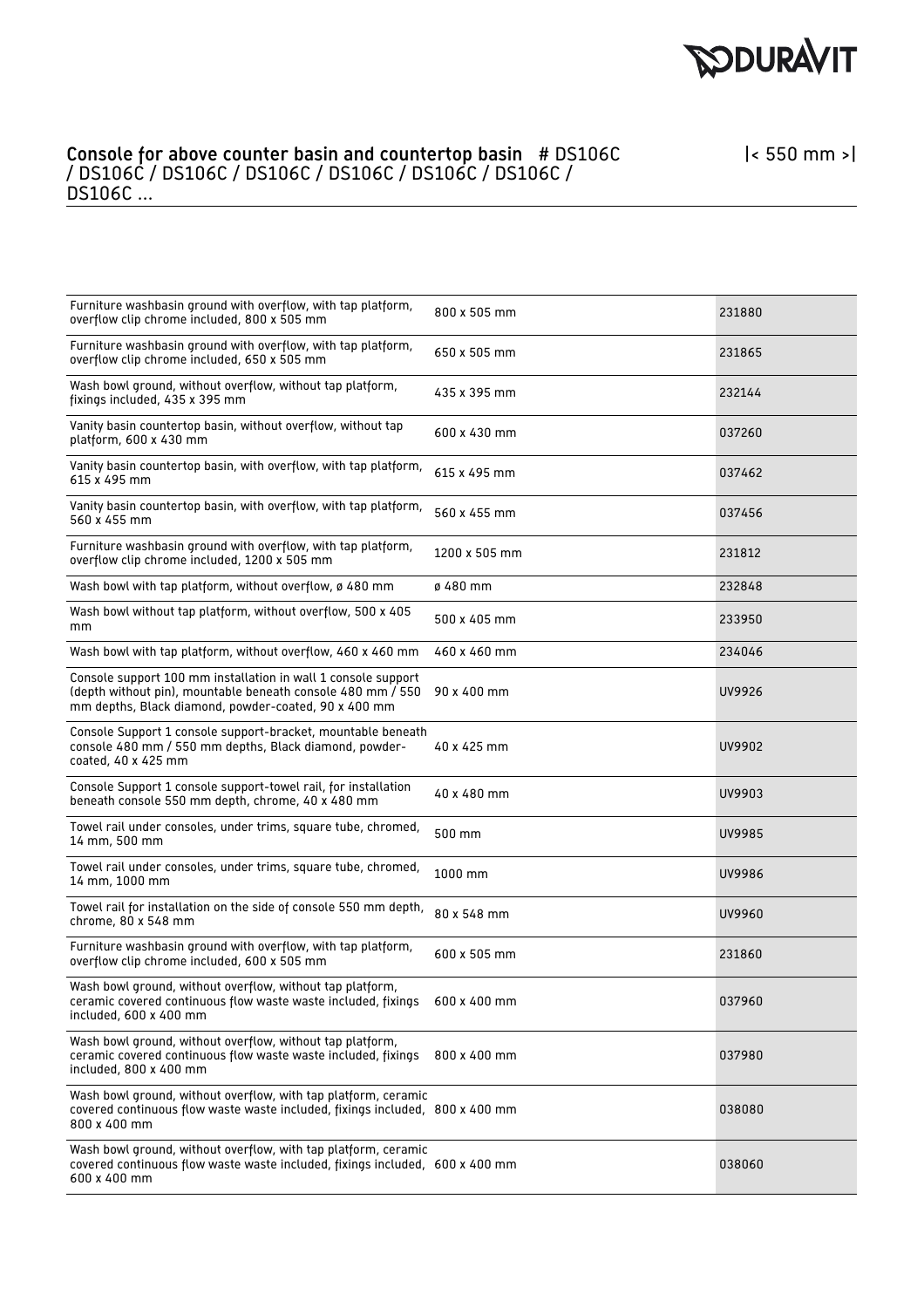

| Wash bowl ground, without overflow, ceramic covered<br>continuous flow waste waste included, fixings included,<br>reversible, 420 x 270 mm                                     | 420 x 270 mm  | 038142 |
|--------------------------------------------------------------------------------------------------------------------------------------------------------------------------------|---------------|--------|
| Washbasin ground with tap platform, fixings included, 800 x<br>470 mm                                                                                                          | 800 x 470 mm  | 235080 |
| Washbasin ground with tap platform, fixings included, 600 x<br>470 mm                                                                                                          | 600 x 470 mm  | 235060 |
| Washbasin ground with tap platform, fixings included, 500 x<br>470 mm                                                                                                          | 500 x 470 mm  | 235050 |
| Handrinse basin ground with overflow, with tap platform, fixings<br>included, 450 x 350 mm                                                                                     | 450 x 350 mm  | 072445 |
| Wash bowl ground, without overflow, without tap platform,<br>fixings included, 600 x 380 mm                                                                                    | 600 x 380 mm  | 235160 |
| Above counter basin ground, with tap platform, back plane<br>glazed, fixings included, 600 x 470 mm                                                                            | 600 x 470 mm  | 235260 |
| Above counter basin ground, with tap platform, back plane<br>glazed, fixings included, 500 x 470 mm                                                                            | 500 x 470 mm  | 235250 |
| Washbasin ground with tap platform, fixings included, 1200 x<br>470 mm                                                                                                         | 1200 x 470 mm | 235012 |
| Washbasin ground with tap platform, fixings included, 1000 x<br>470 mm                                                                                                         | 1000 x 470 mm | 235010 |
| Washbasin ground without overflow, with tap platform, ceramic<br>covered continuous flow waste waste included, fixings included, 600 x 470 mm<br>600 x 470 mm                  |               | 235360 |
| Washbasin ground without overflow, with tap platform, ceramic<br>covered continuous flow waste waste included, fixings included, 1000 x 470 mm<br>1000 x 470 mm                |               | 235310 |
| Above counter basin ground, without overflow, with tap<br>platform, ceramic covered continuous flow waste waste<br>included, back plane glazed, fixings included, 600 x 470 mm | 600 x 470 mm  | 235460 |
| Wash bowl ground, without overflow, without tap platform,<br>ceramic covered continuous flow waste waste included, fixings<br>included, 600 x 345 mm                           | 600 x 345 mm  | 235560 |
| Handrinse basin ground without overflow, with tap platform,<br>ceramic covered continuous flow waste waste included, fixings<br>included, 450 x 350 mm                         | 450 x 350 mm  | 073245 |
| Washbasin ground with tap platform, fixings included, 700 x<br>470 mm                                                                                                          | 700 x 470 mm  | 235070 |
| Wash bowl ground, without overflow, without tap platform,<br>fixings included, 500 x 380 mm                                                                                    | 500 x 380 mm  | 235150 |
| Vanity basin countertop basin, with overflow, with tap platform,<br>550 x 455 mm                                                                                               | 550 x 455 mm  | 038355 |
| Washbasin ground without overflow, with tap platform, ceramic<br>covered continuous flow waste waste included, fixings included,<br>800 x 470 mm                               | 800 x 470 mm  | 235380 |
| Washbasin compact ground without overflow, with tap platform,<br>ceramic covered continuous flow waste waste included, fixings<br>included, 600 x 400 mm                       | 600 x 400 mm  | 235660 |
| Wash bowl without tap platform, without overflow, Ø 430 mm                                                                                                                     | Ø 430 mm      | 232843 |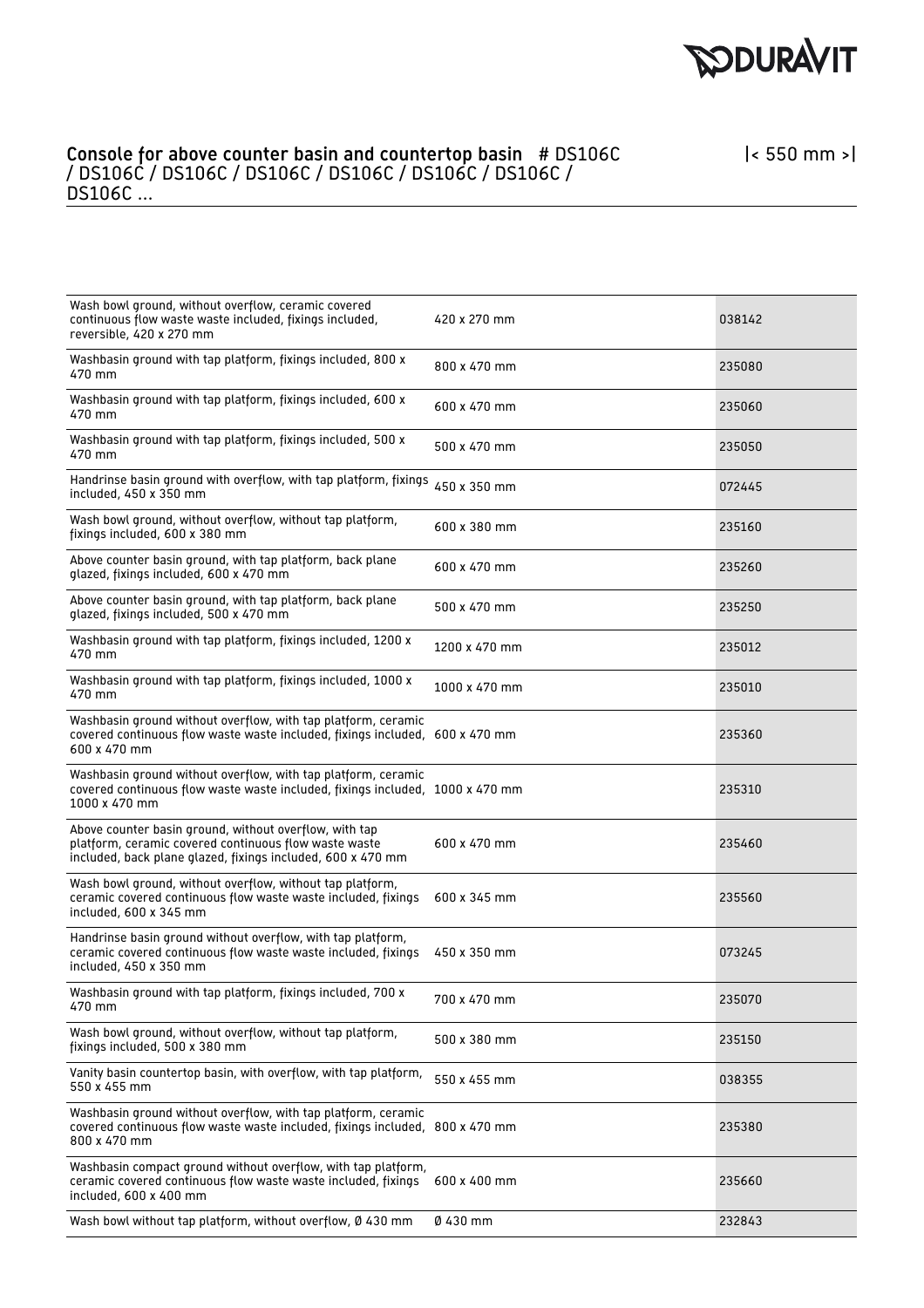

| Wash bowl without tap platform, without overflow, 430 x 430<br>mm                                                                                                                                       | 430 x 430 mm  | 234043 |
|---------------------------------------------------------------------------------------------------------------------------------------------------------------------------------------------------------|---------------|--------|
| Wash bowl without tap platform, without overflow, 550 x 400<br>mm                                                                                                                                       | 550 x 400 mm  | 234755 |
| Wash bowl without tap platform, without overflow, 400 x 360<br>mm                                                                                                                                       | 400 x 360 mm  | 232840 |
| Washbasin ground without overflow, with tap platform, ceramic<br>covered continuous flow waste waste included, fixings included, 500 x 470 mm<br>500 x 470 mm                                           |               | 235350 |
| Washbasin, furniture washbasin asymmetric ground without<br>overflow, with tap platform, bowl on left side, ceramic covered<br>continuous flow waste waste included, fixings included, 800 x<br>470 mm  | 800 x 470 mm  | 234880 |
| Washbasin, furniture washbasin asymmetric ground without<br>overflow, with tap platform, bowl on right side, ceramic covered<br>continuous flow waste waste included, fixings included, 800 x<br>470 mm | 800 x 470 mm  | 234980 |
| Double washbasin, double furniture washbasin ground without<br>overflow, with tap platform, ceramic covered continuous flow<br>waste waste included, fixings included, 1200 x 470 mm                    | 1200 x 470 mm | 235312 |
| Vanity basin countertop basin, with overflow, with tap platform,<br>Ceramic covered push-open waste included, 600 x 450 mm                                                                              | 600 x 450 mm  | 038560 |
| Wash bowl ground, without overflow, without tap platform,<br>fixings included, ceramic covered continuous flow waste waste<br>included, 600 x 415 mm                                                    | 600 x 415 mm  | 235860 |
| Wash bowl ground, without overflow, without tap platform,<br>fixings included, ceramic covered continuous flow waste waste<br>included, 400 x 400 mm                                                    | 400 x 400 mm  | 235940 |
| Wash bowl ground, without overflow, without tap platform,<br>fixings included, ceramic covered continuous flow waste waste<br>included, 600 x 400 mm                                                    | 600 x 400 mm  | 235960 |
| Wash bowl ground, with overflow, with tap platform, back plane<br>unglazed, fixings included, Ceramic covered push-open waste<br>included, 500 x 400 mm                                                 | 500 x 400 mm  | 236050 |
| Wash bowl ground, with overflow, with tap platform, back plane<br>unglazed, fixings included, Ceramic covered push-open waste<br>included, 600 x 460 mm                                                 | 600 x 460 mm  | 236060 |
| Wash bowl ground, without overflow, without tap platform,<br>ceramic covered continuous flow waste waste included, fixings<br>included, 500 x 350 mm                                                    | 500 x 350 mm  | 037950 |
| Wash bowl ground, without overflow, without tap platform,<br>ceramic covered continuous flow waste waste included, fixings<br>included, 700 x 400 mm                                                    | 700 x 400 mm  | 037970 |
| Wash bowl ground, without overflow, with tap platform, ceramic<br>covered continuous flow waste waste included, fixings included, 500 x 350 mm<br>500 x 350 mm                                          |               | 038050 |
| Wash bowl ground, without overflow, with tap platform, ceramic<br>covered continuous flow waste waste included, fixings included, 700 x 400 mm<br>700 x 400 mm                                          |               | 038070 |
| Wash bowl without overflow, without tap platform, fixings<br>included, 400 x 400 mm                                                                                                                     | 400 x 400 mm  | 237140 |